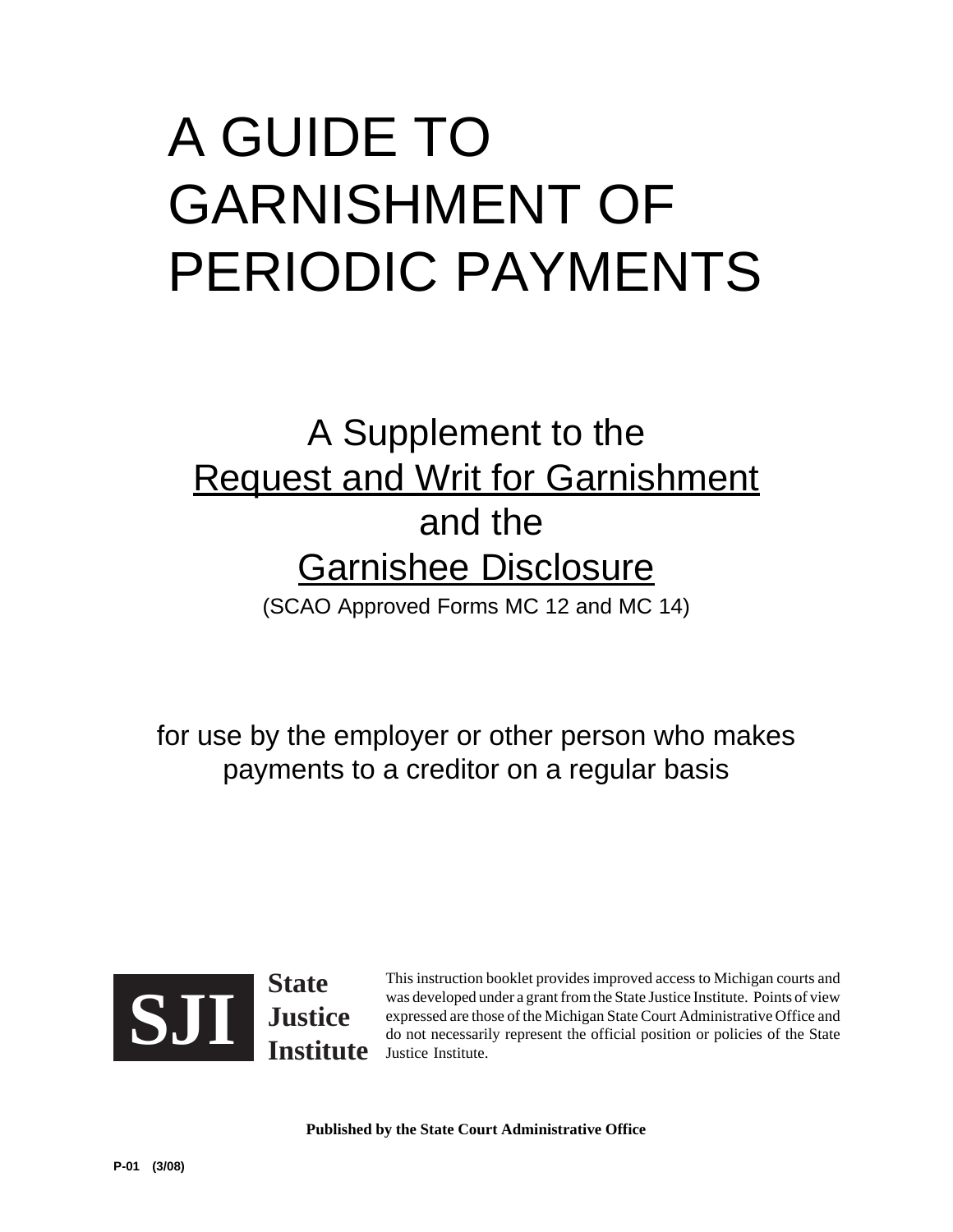#### **HOW TO COMPLETE THE GARNISHEE DISCLOSURE FORM FOR PERIODIC GARNISHMENTS**

Follow these instructions if you receive a "Request and Writ for Garnishment (Periodic)," form MC 12, and "Garnishee Disclosure," form MC 14. You must complete form MC 14 and send copies to the court and all parties within 14 days of the date you receive these forms.

A periodic garnishment means that the plaintiff has the right to take part or all of a defendant's payments to pay for a judgment. You have been identified as a "garnishee," a person who has control over some or all of the money that is paid to the defendant.

As the garnishee, you are being ordered to give all or part of this money to the plaintiff instead of the defendant. You are required to take money for up to 91 days or until the judgment amount in item 2 of the Request on form MC 12 has been paid in full, whichever occurs first. If you do not do this, a judgment may be entered against you.

As soon as you receive forms MC 12 and MC 14, determine whether you are obligated to make periodic payments to the defendant. Periodic payments are payments you make to the defendant on a regular basis. These payments may be paychecks, rent payments, land contract payments, or other contract payments.

- 1. Write in the date the garnishment was issued (in the lower left-hand corner of form MC 12). Then write in the date you received forms MC 12 and MC 14.
	- **•** If you don't know the defendant or are not obligated to make payments to him or her, check boxes 1b and 2d. Then check the box that describes the reason you are not obligated . If you check "other" write out the reason. Date and sign the form and follow the instructions in item 3 below.
	- **•** If you know the defendant and are obligated to make payments to him or her, you must mail or deliver a copy of MC 12 to the defendant. After mailing or delivering MC 12 to the defendant, check box 1a and write in the date you mailed or delivered it. Follow the instructions in item 2 below. "Obligated to make payments" includes employees who may not necessarily be receiving a paycheck at the time. For example, an employee may be sick, laid off, or on leave when this writ was issued, but they are still your employee and will eventually be back to work.
- 2. Check box 2e and complete the information in item 2e as explained below.
	- **•** Check either the box "earnings" or "nonearnings" so the plaintiff knows what kind of payments you make to the defendant. If you check "nonearnings," write in the kind of payments (for example, if you make rent payments, write that on the line after the "nonearnings" box).
	- **•** Check the box that describes how often you make the payments to the defendant. If you check the "other" box, write on the line after that box how often you make the payments.
	- **•** Check whether or not you are already garnishing money from the defendant (a higher priority writ/order). If you check the box that a higher priority writ/order is in effect, copy from those papers the name of the court that issued that writ, the case number of that writ, the date that writ was issued, and the date it was served on you.
	- **•** If the defendant is currently due to receive payments from you from the date the writ was issued, check the box that says withholding "will begin immediately if sufficient funds are available." If the defendant is not due to receive a payment, check the box that says "will not begin immediately." Then check the box that explains why payment is not due: for example, defendant is laid off, sick, on leave of absence.

Date and sign the form and follow the instructions in item 3.

3. Fill in the dates that you will be mailing or delivering the copies of this form. Then date and sign this part of the form. Separate the four copies of the form. Mail the original to the court and one copy to the plaintiff. You can either mail a copy to the defendant or hand deliver it to him or her. Keep one copy for your records.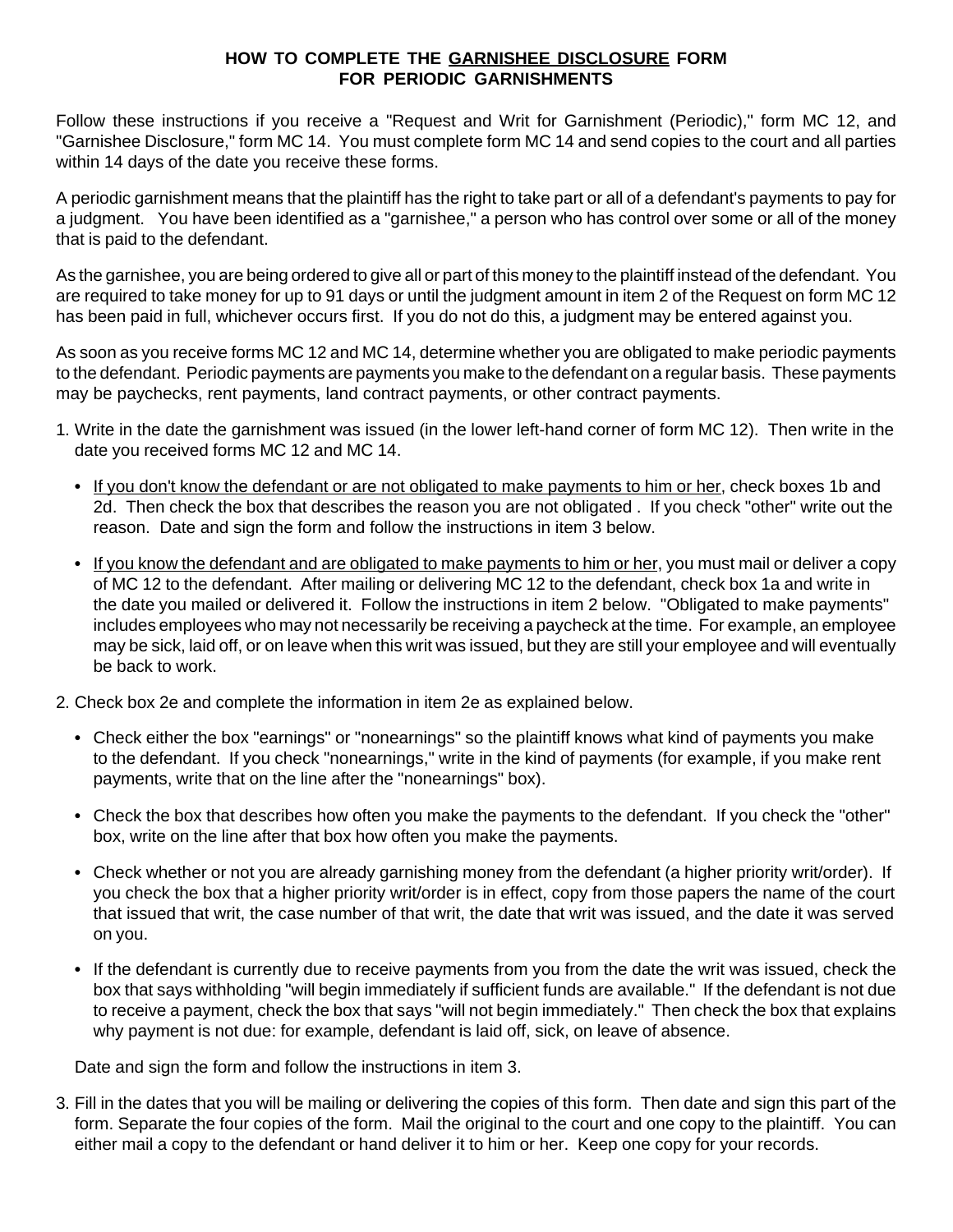### **HOW TO GARNISH MONEY FROM THE DEFENDANT**

Follow these instructions if you checked box 2d on form MC 14, Garnishee Disclosure.

- **•** If you are paying the defendant's wages, step 4 below does not apply to you.
- **•** If you are not paying the defendant's wages, steps 2 and 3 below do not apply to you.
- 1. If you are already garnishing money from the defendant for another plaintiff, you must also garnish available money for this plaintiff up to the maximum allowed until the other garnishment has expired unless the money is for wages. The expiration date is at the bottom of form MC 12. Do not throw out this garnishment; if the other garnishment expires before the expiration date of this one, you must start garnishing money on this garnishment until it expires.

For example: Today is April 1. You received a writ of garnishment for plaintiff A on March 1 and are withholding money from the defendant and sending it to plaintiff A. The writ for plaintiff A expires on May 31. You receive another writ of garnishment today from plaintiff B with an expiration date of June 30. Complete form MC 13 for plaintiff B as instructed. Place the writ of garnishment for plaintiff B in a file until May 31. On May 31, the writ for plaintiff A expires. Determine how much money to withhold on plaintiff B's garnishment and start sending it to plaintiff B. On June 30, the writ for plaintiff B expires.

- 2. **This Step applies only to employers.** Determine when to start calculating the amount of money to withhold from the defendant based on the pay period as follows:
	- **•** If the pay period is weekly, biweekly, or semimonthly, start calculating from the first full pay period after you received the writ (form MC 12).
	- **•** If the pay period is monthly and you received the writ (form MC 12) within the first 14 days of the pay period, start calculating from that pay period.
	- **•** If the pay period is monthly and you received the writ (form MC 12) on or after the 15th day of the pay period, start calculating from the next pay period.
- 3. **This Step applies only to employers.** Calculate how much money to withhold. Use the calculation sheet (the last page of these instructions) to figure out how much to money to withhold from the defendant's paycheck.
- 4. **This Step does not apply to employers.** Withhold the entire amount you would be paying to the defendant.
- 5. Withhold the first amount according to the instructions above, and after that, continue withholding for every period you would be paying the defendant until the writ (MC 12) expires. Every time you withhold money from the defendant, write the case name, case number, date of withholding, amount withheld, and the balance due on the writ after subtracting the amount you withheld. You can write this on a receipt, a paystub, or any other type of form you wish. You must give this information to the plaintiff and the defendant everytime you withhold money.
- 6. Do not start sending any of the money you have withheld until 28 days after you received the writ. On the 29th day, make a check payable to the person or court as ordered in the writ (MC 12) for the entire amount of money you have withheld so far and send it to the person or court as ordered in the writ along with the information you wrote down as required in Step 5. Once you have sent this first payment, continue to send the payments and other information as you withhold the payments until the writ expires.
- 7. Within 14 days after the writ expires or the judgment is paid off (whichever comes first), you must send a final report of withholding to the court, plaintiff, and defendant. You may use form MC 48, Final Statement on Garnishment of Periodic Payments.